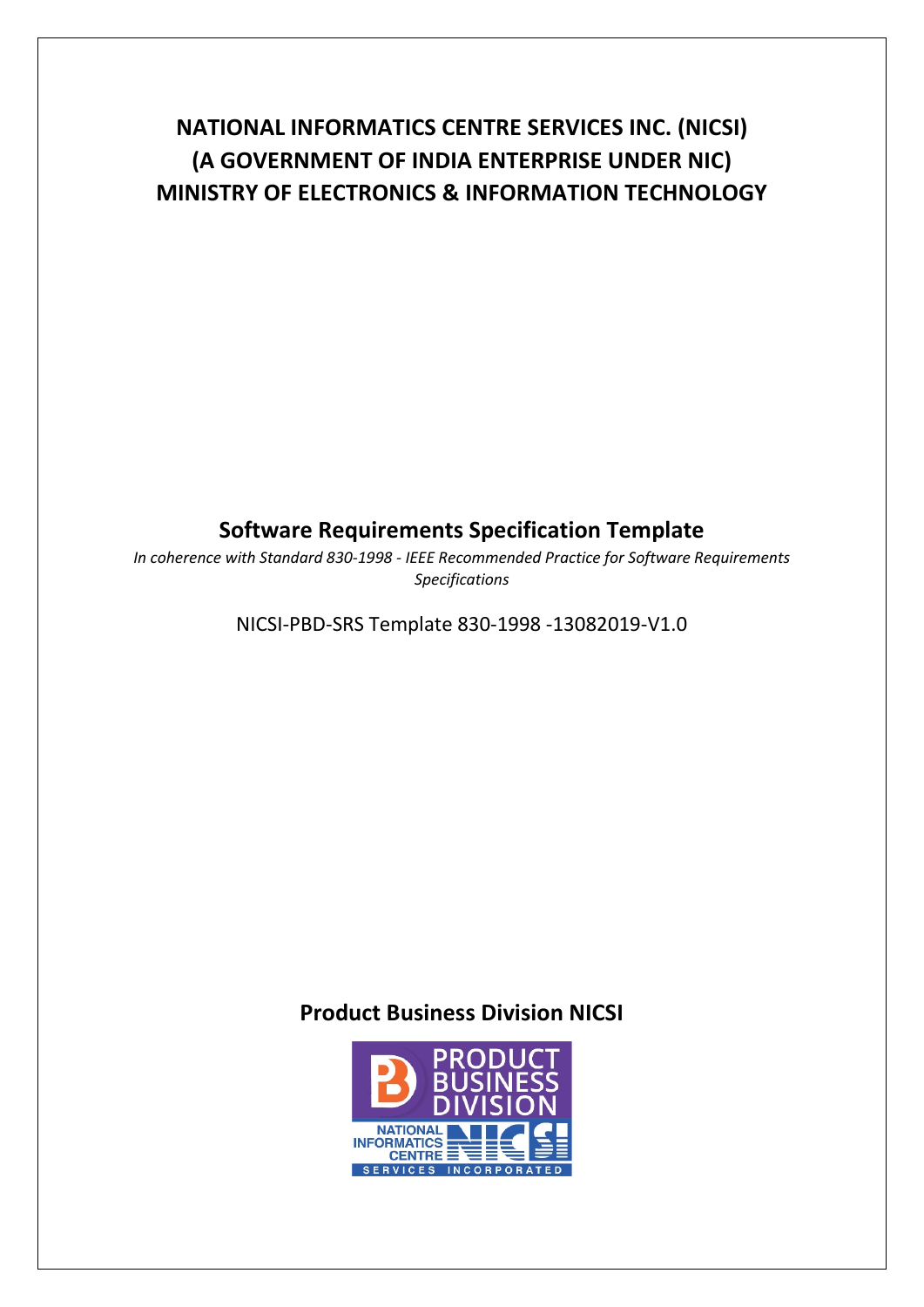| <b>Date</b> | <b>Document</b><br><b>Version</b> | <b>Description</b>                                                                              | <b>Author</b>                                    |
|-------------|-----------------------------------|-------------------------------------------------------------------------------------------------|--------------------------------------------------|
| June, 2019  | 0.1                               | <b>First Draft</b>                                                                              | <b>Product Business Division</b><br><b>NICSI</b> |
| June, 2019  | 0.2                               | &<br>Subsection details<br>updated<br>Example given for each section<br>for easy understanding. | <b>Product Business Division</b><br><b>NICSI</b> |
| June, 2019  | 0.3                               | 1. Appendix section updated.<br>2. Use Case specifications<br>template updated.                 | <b>Product Business Division</b><br><b>NICSI</b> |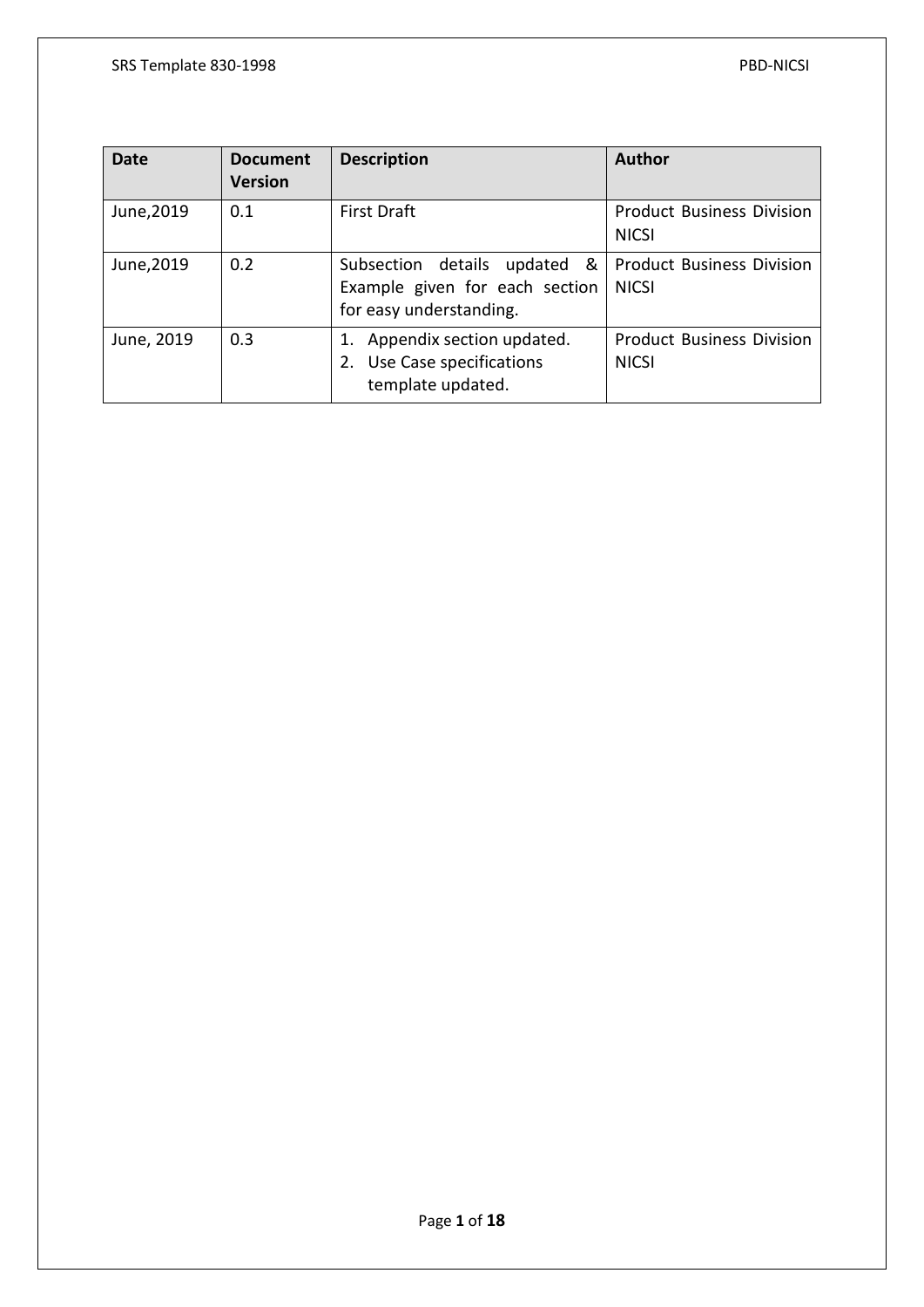### **Table of Contents**

| 1.1              |  |
|------------------|--|
| 1.2              |  |
| 1.3              |  |
| 1.4              |  |
|                  |  |
| 1.5              |  |
| $\overline{2}$   |  |
| 2.1              |  |
| 2.1.1            |  |
| 2.1.2            |  |
| 2.1.3            |  |
| 2.1.4            |  |
| 2.1.5            |  |
| 2.1.6            |  |
| 2.1.7            |  |
|                  |  |
| 2.1.8            |  |
| 2.2              |  |
| 2.3              |  |
| 2.4              |  |
| 2.5              |  |
| 2.6              |  |
|                  |  |
| $\boldsymbol{3}$ |  |
| 3.1              |  |
| 3.1.1            |  |
| 3.1.2            |  |
| 3.1.3            |  |
| 3.1.4            |  |
|                  |  |
| 3.2              |  |
| 3.2.1            |  |
| 3.3              |  |
| 3.4              |  |
| 3.5              |  |
| 3.5.1            |  |
| 3.6              |  |
| 3.6.1            |  |
| 3.6.2            |  |
| 3.6.3            |  |
| 3.6.4            |  |
| 3.6.5            |  |
| 3.7              |  |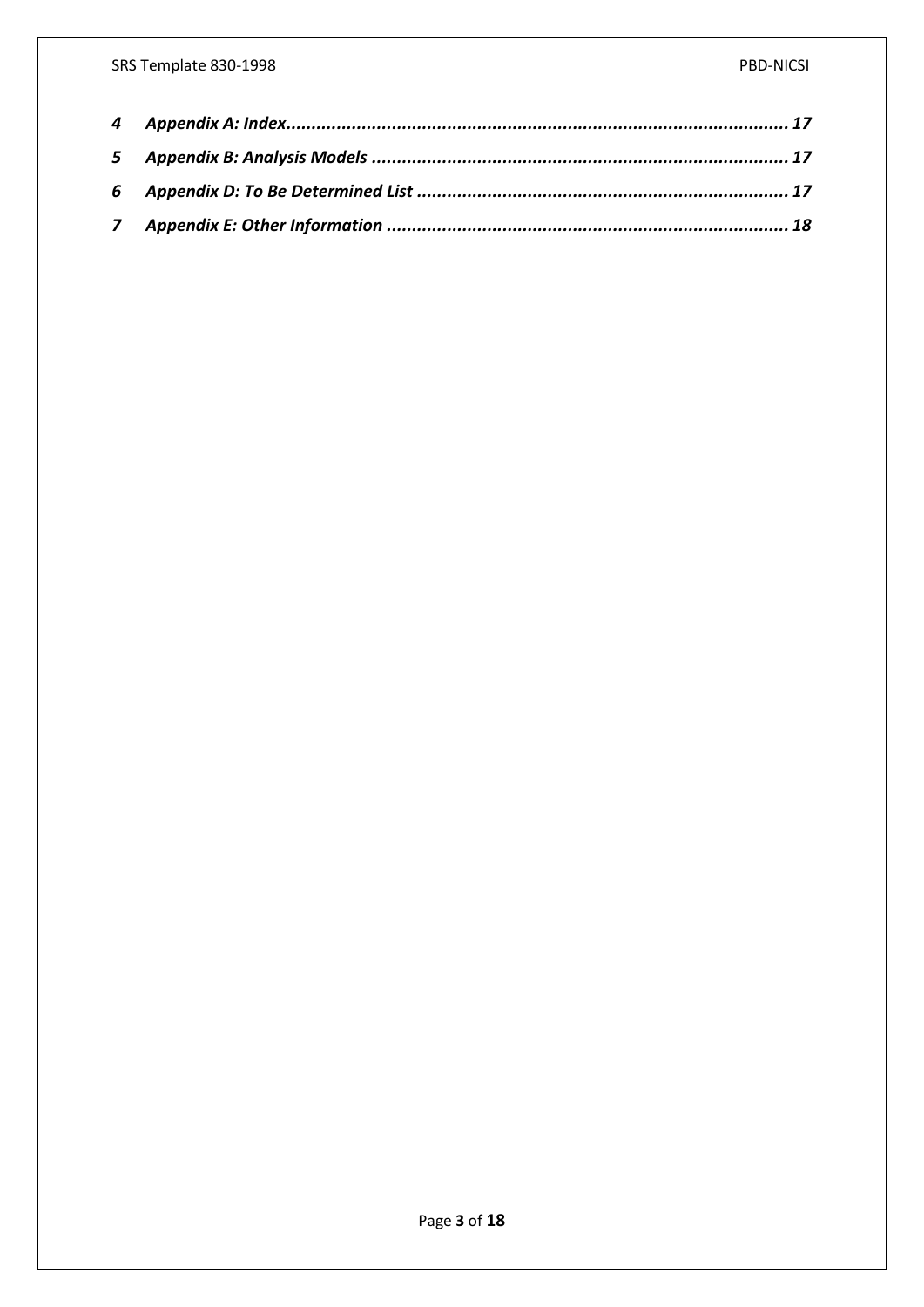### <span id="page-4-0"></span>**1 Introduction**

The following subsections of the Software Requirements Specifications (SRS) document should provide an overview of the entire SRS. The thing to keep in mind as you write this document is that you are telling what the system must do – so that designers can ultimately build it.

### <span id="page-4-1"></span>**1.1 Purpose**

This subsection should:

- a) Delineate the purpose of the SRS
- b) Specify the intended audience for the SRS

### <span id="page-4-2"></span>**1.2 Scope**

This subsection should:

- a) Identify the software product(s) to be produced by name *(e.g. host DBMS, report generator, etc.)*
- b) Explain what the software product(s) will, and, if necessary, will not do
- c) Describe the application of the software being specified, including relevant benefits, objectives, and goals
- d) Be consistent with similar statements in higher-level specifications *(e.g. the system specification)*, if they exist.

### <span id="page-4-3"></span>**1.3 Definitions and Acronyms**

This subsection should provide the definitions of all terms and acronyms required for properly interpreting the SRS. This information may be provided by reference to one or more appendixes in the SRS or by reference to other documents.

| Example:    |                                                  |
|-------------|--------------------------------------------------|
| <b>Term</b> | <b>Definition</b>                                |
| ΟS          | <b>Operating System</b>                          |
| GUI         | <b>Graphical User Interface</b>                  |
| <b>SRS</b>  | Software Requirement Specification               |
| <b>GPS</b>  | <b>Global Positioning System</b>                 |
| <b>IEEE</b> | Institute of Electrical And Electronic Engineers |
| User        | Anyone who uses the application.                 |
| <b>IDE</b>  | <b>Integrated Development Environment</b>        |
| <b>SDK</b>  | Standard development kit                         |
| <b>DBMS</b> | Data Base Management System                      |
| <b>API</b>  | <b>Application Processing Interface</b>          |

### <span id="page-4-4"></span>**1.4 References**

This subsection should

- a) Provide a complete list of all documents referenced elsewhere in the SRS
- b) Identify each document by title, report number (if applicable), date, and publishing organization
- c) Specify the sources from which the references can be obtained.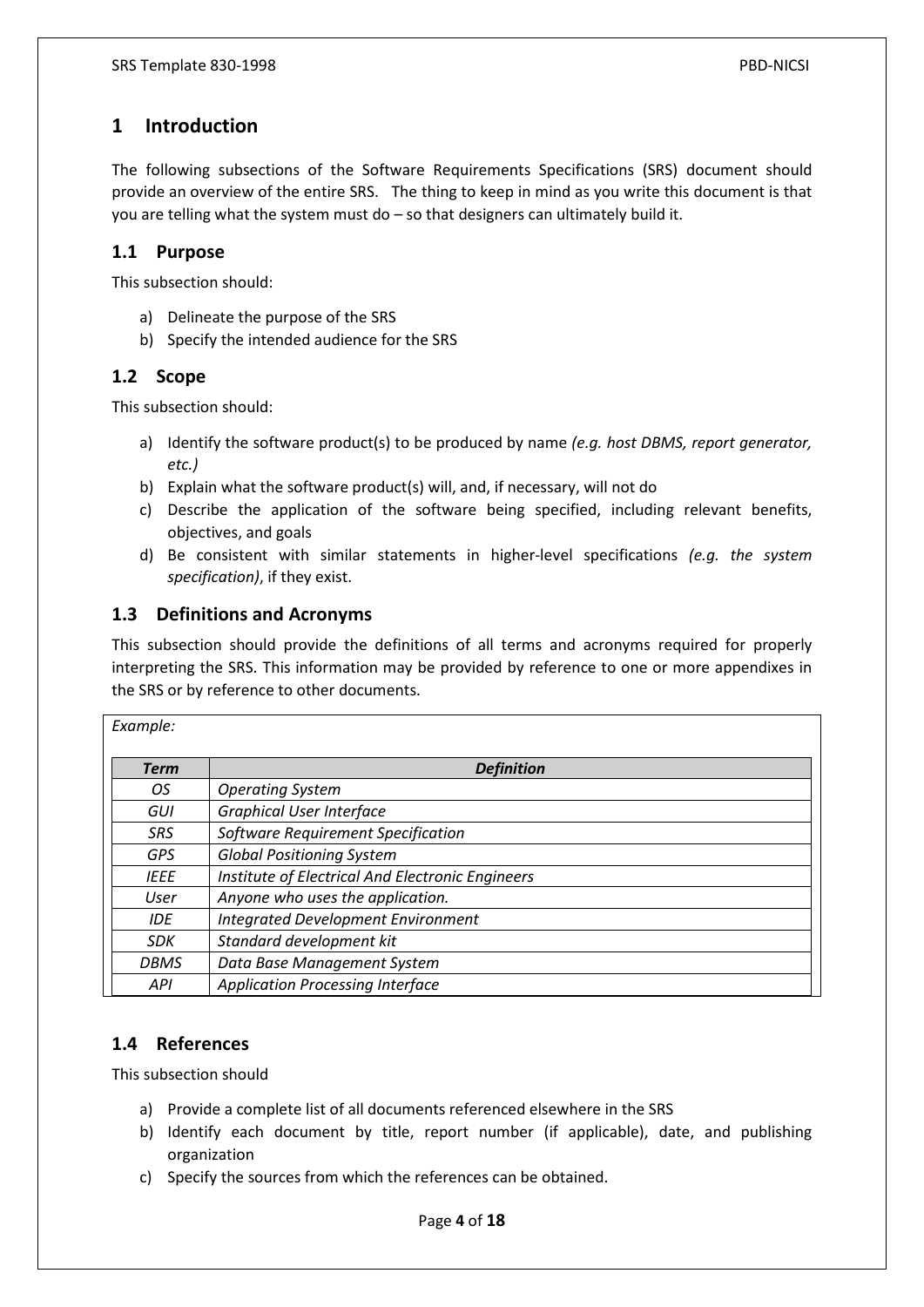This information may be provided by reference to an appendix or to another document.

| Reference               | <b>Version</b>          |
|-------------------------|-------------------------|
| Document Being referred | Version of the document |

#### *Example*

*IEEE. IEEE Std. 830-1998 IEEE Recommended Practice for Software Requirements Specifications. IEEE Computer Society, 1998.*

### <span id="page-5-0"></span>**1.5 Overview**

This subsection should

- a) Describe what the rest of the SRS contains
- b) Explain how the SRS is organized

#### *Example*

*This document is prepared to explain all detailed information about overall system description, functional, non-functional and specific requirements, data and behavioural model description of the system. This document basically consists of three parts: the first part includes introduction and overall description of the application/system/product/software/etc.*

*The second part contains specific requirements, data and behavioural model description of the system which are section 3, 4 and 5 in the document. Last part gives planning, conclusion and supporting information about the system*

### <span id="page-5-1"></span>**2 Overall Description**

This section of the SRS should describe the general factors that affect the product and its requirements. This section does not state specific requirements. Instead, it provides a background for those requirements, which are defined in detail in Section 3 of the SRS, and makes them easier to understand.

This section usually consists of six subsections, as follows:

- a) Product perspective (Section 2.1)
- b) Product functions (Section 2.2)
- c) User characteristics (Section 2.3)
- d) Constraints (Section 2.4)
- e) Assumptions and dependencies (Section 2.5)
- f) Apportioning of requirements (Section 2.6)

#### <span id="page-5-2"></span>**2.1 Product Perspective**

This subsection of the SRS should put the product into perspective with other related products. If the product is independent and totally self-contained, it should be so stated here. If the SRS defines a product that is a component of a larger system, as frequently occurs, then this subsection should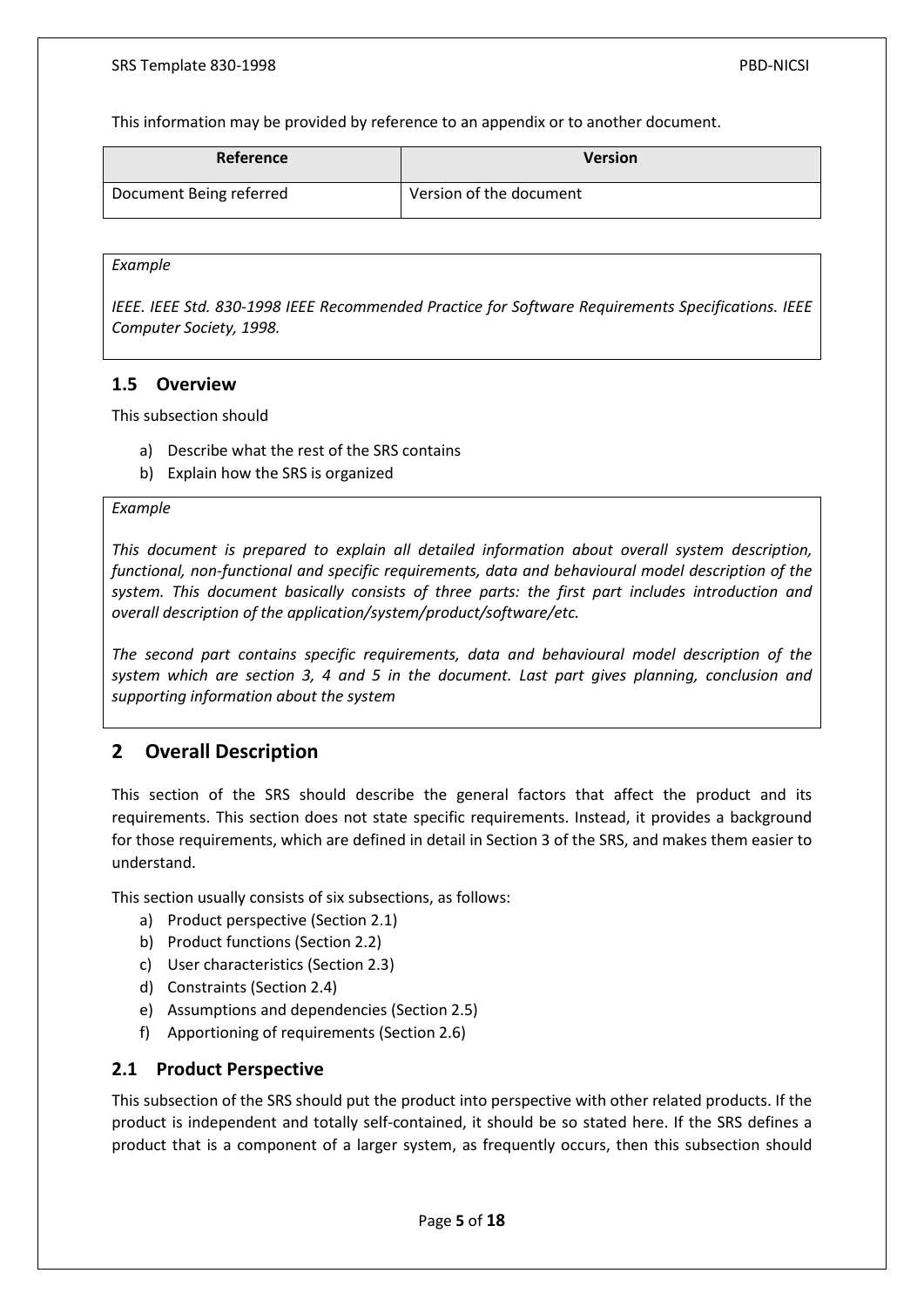relate the requirements of that larger system to functionality of the software and should identify interfaces between that system and the software.

A block diagram showing the major components of the larger system, interconnections, and external interfaces can be helpful. This is not a design or architecture picture. It is more to provide context, especially if your system will interact with external actors. The system you are building should be shown as a black box. Let the design document present the internals.

This subsection should also describe how the software operates inside various constraints. For example, these constraints could include

- a) System interfaces (section 2.1.1)
- b) User interfaces (section 2.1.2)
- c) Hardware interfaces (section 2.1.3)
- d) Software interfaces (section 2.1.4)
- e) Communications interfaces (section 2.1.5)
- f) Memory (section 2.1.6)
- g) Operations (section 2.1.7)
- h) Site adaptation requirements (section 2.1.8)

### <span id="page-6-0"></span>*2.1.1 System Interfaces*

This should list each system interface and identify the functionality of the software to accomplish the system requirement and the interface description to match the system. These are external systems that you have to interact with.

#### *Example:*

*For instance, if you are building a business application that interfaces with the existing employee payroll system, what is the API to that system that designer's will need to use?*

*The application will be implemented in java and it will use Android SDK, Facebook SDK and Google maps SDK. Eclipse will be used as IDE while implementing. MYSQL workbench will also be used as DBMS. Database of the system will be temporarily held in local servers.*

#### <span id="page-6-1"></span>*2.1.2 User Interfaces*

This should specify the following:

- a) The logical characteristics of each interface between the software product and its users. This includes those configuration characteristics *(e.g., required screen formats, page or window layouts, content of any reports or menus, or availability of programmable function keys)* necessary to accomplish the software requirements.
- b) All the aspects of optimizing the interface with the person who must use the system. This may simply comprise a list of do's and don'ts on how the system will appear to the user. Note: special interface requirements may be addressed in this section *(e.g. Special Screen Reader facility for users with visual disability)*

#### <span id="page-6-2"></span>*2.1.3 Hardware Interfaces*

This should specify the logical characteristics of each interface between the software product and the hardware components of the system. This includes configuration characteristics *(e.g. number of ports, instruction sets, etc.)*. It also covers such matters as what devices are to be supported, how they are to be supported, and protocols. This section is for detailing the actual hardware devices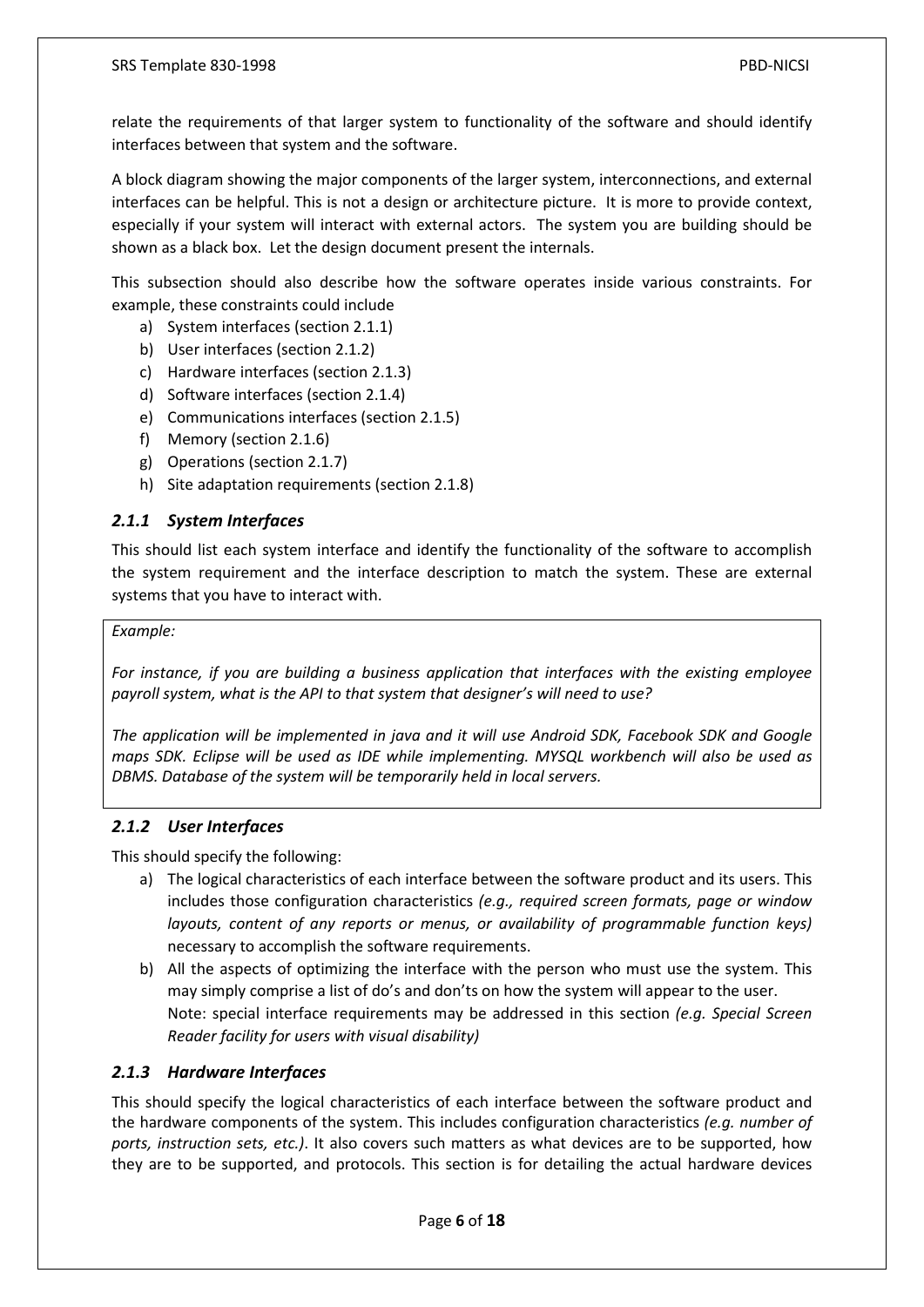your application will interact with and control. *(For instance, if you are controlling a hardware device, what is the interface to that device?)*

### <span id="page-7-0"></span>*2.1.4 Software Interfaces*

This should specify the use of other required software products *(e.g., a data management system, an operating system, or a mathematical package)*, and interfaces with other application systems *(e.g., the linkage between an accounts receivable system and a general ledger system)*. For each required software product, the following should be provided:

- a) Name (Software interface used identified by its name)
- b) Specification number (Software id Specification)
- c) Version number (version of the software interface used)
- d) Source (source from where we can get the same)

For each interface, the following should be provided:

- a) Discussion of the purpose of the interfacing software as related to this software product.
- b) Definition of the interface in terms of message content and format. It is not necessary to detail any well-documented interface, but a reference to the document defining the interface is required.

Note: This subsection can be skipped if the interaction with other application is not required.

#### <span id="page-7-1"></span>*2.1.5 Communications Interfaces*

This should specify the various interfaces to communications. *(e.g., Local network protocols, HTTP, TCP, etc.)*

Note: if you happen to use web services to your application then do not list it here.

#### <span id="page-7-2"></span>*2.1.6 Memory Constraints*

This should specify any applicable characteristics and limits on primary and secondary memory. *(e.g., system shall use no more than 50 Mb of storage and 100 MB of RAM.)*

#### <span id="page-7-3"></span>*2.1.7 Operations*

This should specify the normal and special operations required by the user such as:

- a) The various modes of operations in the user organization *(e.g. user-initiated operations)*
- b) Periods of interactive operations and periods of unattended operations
- c) Data processing support functions
- d) Backup and recovery operations

Note: This is sometimes specific as part of the User Interfaces (Section 2.1.2). If this separate from User Interface Section, then cover business process type stuff that would impact the design.

#### *For instance,*

*If the company brings all their systems down at midnight for data backup that might impact the design. These are all the work tasks that impact the design of an application, but which might not be located in software.*

#### <span id="page-7-4"></span>*2.1.8 Site Adaptation Requirement*

This should

a) Define the requirements for any data or initialization sequences that are specific to a given site, mission, or operational mode *(e.g., grid values, safety limits, etc.)*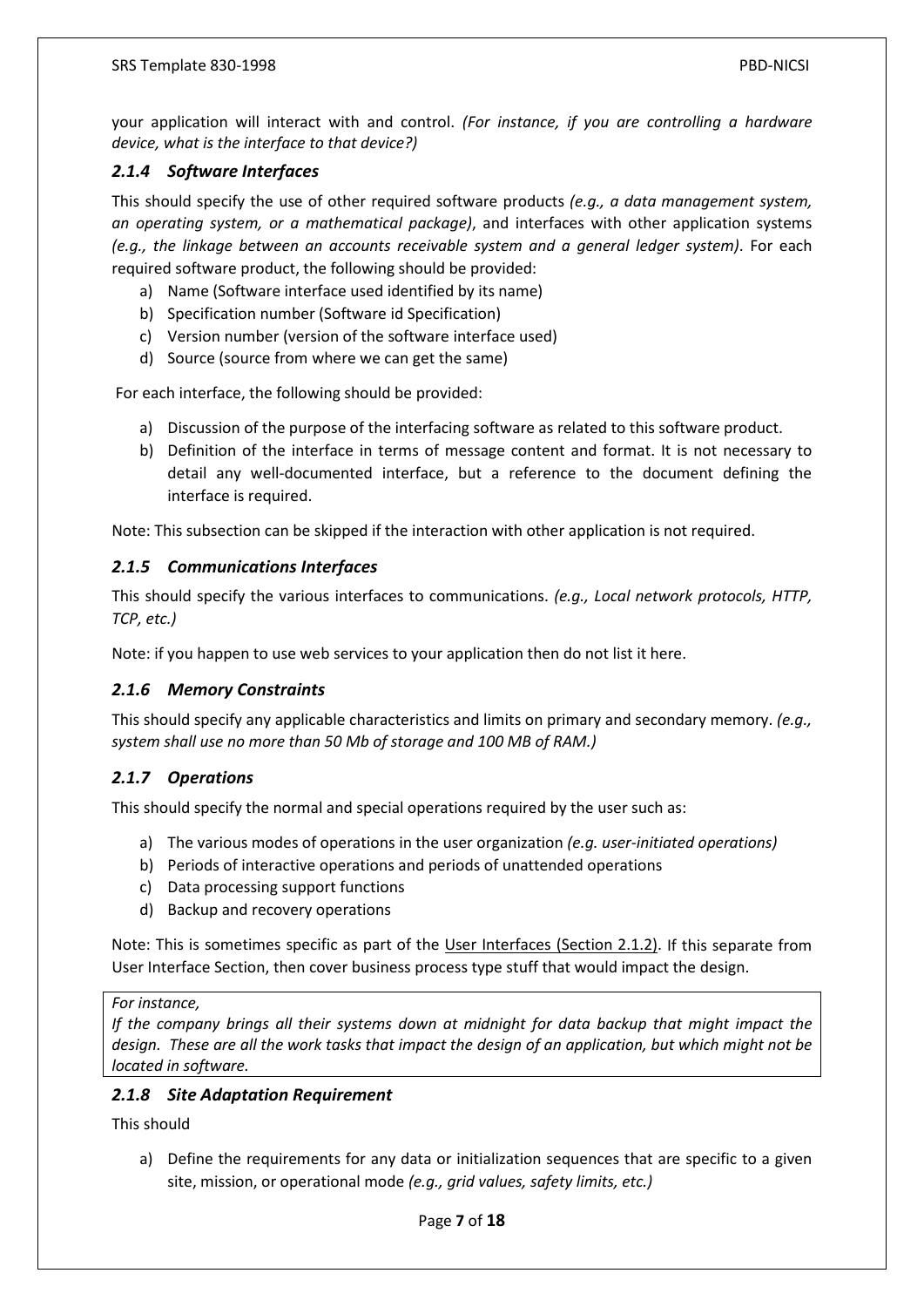b) Specify the site or mission-related features that should be modified to adapt the software to a particular installation.

#### *Example*

*If any modifications to the customer's work area would be required by your system, then document that here. For instance, "A 100Kw backup generator and 10000 BTU air conditioning systems must be installed at the user site prior to software installation".*

*This could also be software-specific like, "New data tables created for this system must be installed on the company's existing DB server and populated prior to system activation." Any equipment the customer would need to buy or any software setup that needs to be done so that your system will install and operate correctly should be documented here.*

### <span id="page-8-0"></span>**2.2 Product Functions**

This subsection of the SRS should provide a summary of the major functions that the software will perform. *(e.g., an SRS for an accounting program may use this part to address customer account maintenance, customer statement, and invoice preparation without mentioning the vast amount of detail that each of those functions requires.)*.

Sometimes the function summary that is necessary for this part can be taken directly from the section of the higher-level specification (if one exists) that allocates particular functions to the software product. Note that for the sake of clarity

- a) The functions should be organized in a way that makes the list of functions understandable to the customer or to anyone else reading the document for the first time.
- *b)* Textual or graphical methods can be used to show the different functions and their relationships. Such a diagram is not intended to show a design of a product, but simply shows the logical relationships among variables*. (e.g. Use Case diagrams and description shown below)*

| <b>Use</b> | <b>Use Case Name</b>         | <b>Diagram</b>            | <b>Brief Description</b>     |
|------------|------------------------------|---------------------------|------------------------------|
| Case       |                              |                           |                              |
| ID.        |                              |                           |                              |
| This       | The name of the use case. It | Section will be a diagram | Summarizes the use case in a |
| section    | usually starts with a verb   | of the use case           | short paragraph.             |
| will       |                              |                           |                              |
| contain    |                              |                           |                              |
| unique     |                              |                           |                              |
| id<br>0f   |                              |                           |                              |
| the use    |                              |                           |                              |
| case       |                              |                           |                              |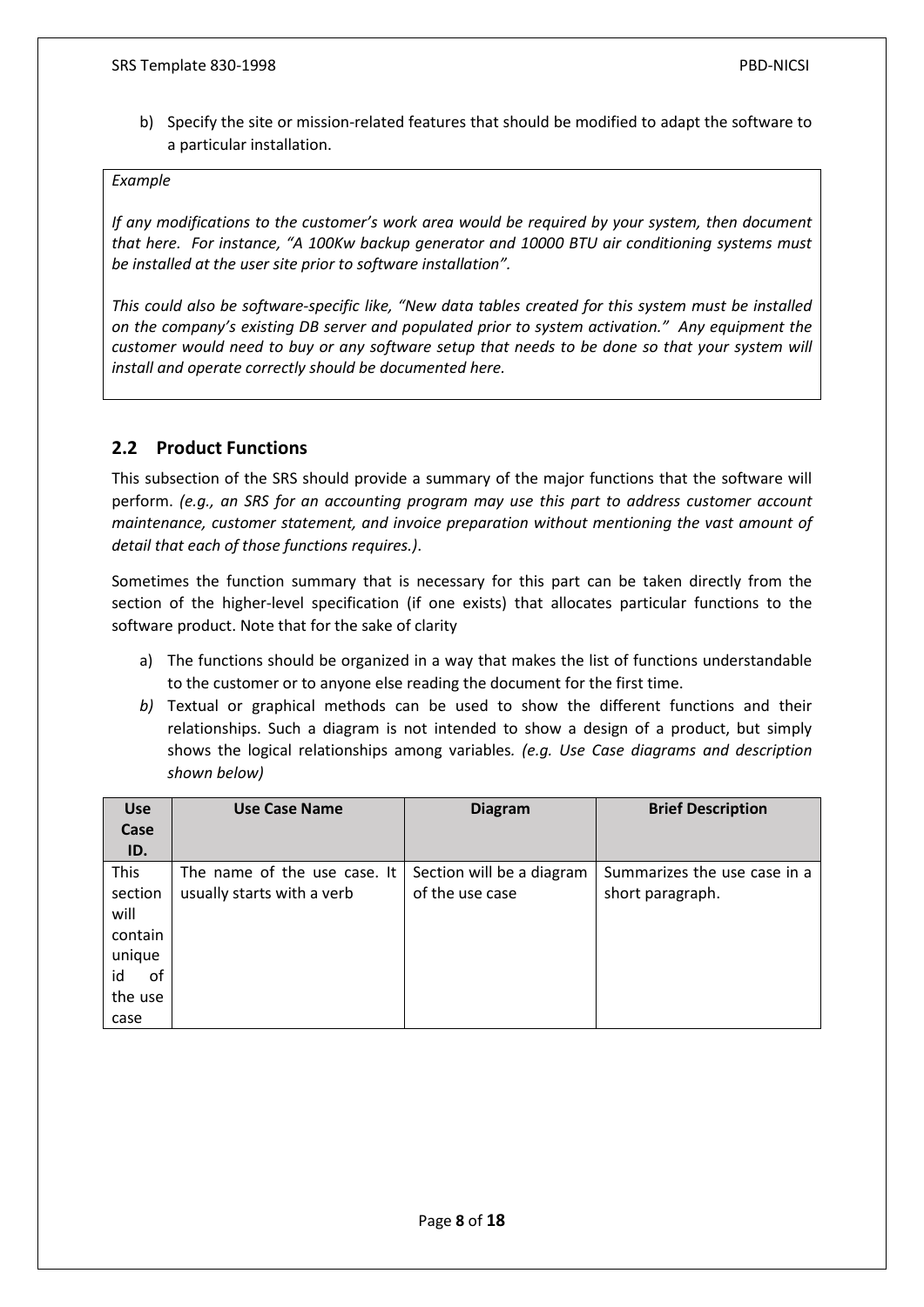| <b>Use</b><br>Case<br>ID. | <b>Use Case Name</b>      | <b>Diagram</b>       | <b>Brief Description</b>                                                                                                                                                |
|---------------------------|---------------------------|----------------------|-------------------------------------------------------------------------------------------------------------------------------------------------------------------------|
| <b>UC001</b>              | Example:<br>Move Backward | <b>Move Backward</b> | <b>This</b><br>function<br>becomes<br>activate when the<br>user<br>press "backward<br>key"<br>button on the keyboard.<br>This function makes the<br>user move backward. |

### <span id="page-9-0"></span>**2.3 User Characteristics**

This subsection of the SRS should describe those general characteristics of the intended users of the product including educational level, experience, and technical expertise. It should not be used to state specific requirements, but rather should provide the reasons why certain specific requirements are later specified in Section 3 of the SRS.

For the use case approach, this section will contain the list of the actors that perform the use cases along with their characteristics.

List Use Case Actors

| <b>Actor ID</b>                                            | <b>Actor/Roll Name</b> | <b>Role Description and objectives</b>                                                                                                                                                                                   |  |
|------------------------------------------------------------|------------------------|--------------------------------------------------------------------------------------------------------------------------------------------------------------------------------------------------------------------------|--|
| Unique<br>ID<br>number<br>assigned<br>to<br>various actors | <b>Actor Name</b>      | Briefly describe the role of the actor to the system<br>and how the actor will use the system<br>What is the actor's goal?<br>What does the actor need from the system?<br>What is the expected outcome from the system? |  |

| <b>Illustrations</b> |                            |                                                                                      |
|----------------------|----------------------------|--------------------------------------------------------------------------------------|
| <b>Actor ID</b>      | <b>Actor/Roll Name</b>     | <b>Role Description and objectives</b>                                               |
| AC001                | Prospect                   | A prospect of our organization, someone who is<br>interested in becoming a Publisher |
| AC002                | Publisher                  | A customer who is publishing a magazine or<br>website                                |
| AC003                | <b>Advertising Manager</b> | The people who sell advertising for the Publisher                                    |

### <span id="page-9-1"></span>**2.4 Constraints**

This subsection of the SRS should provide a general description of any other items that will limit the developer's options. These include

- a) Regulatory policies *(e.g. GIGW for website)*
- b) Hardware limitations *(e.g., signal timing requirements)*
- c) Interfaces to other applications *(e.g. API or XML data sharing)*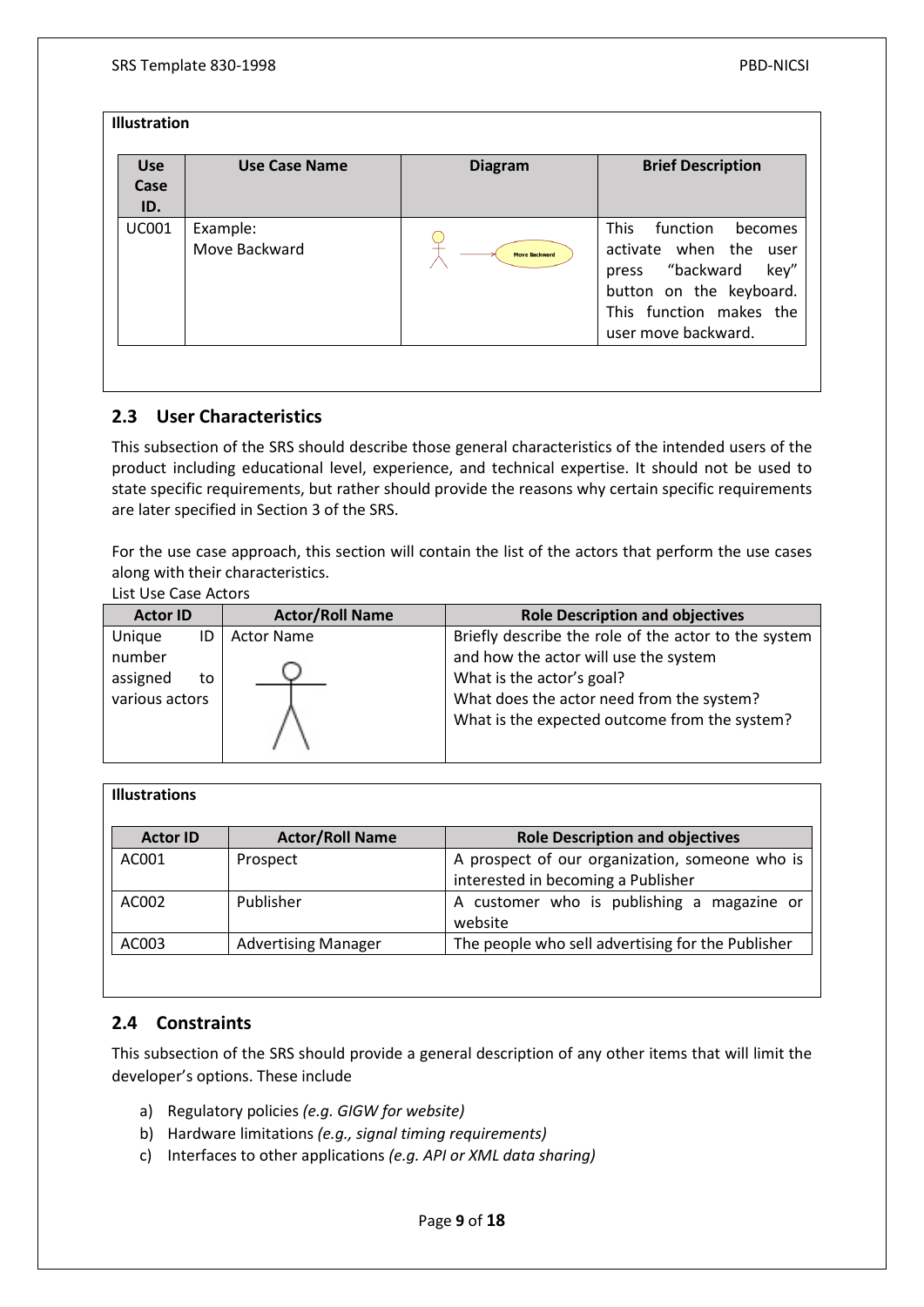- d) Parallel operation *(e.g. what are the operations that need to be supported for parallel operations without breaking the integrity of the data stored.)*
- e) Audit functions *(e.g. Ability to choose and filter the user's desired dataset)*
- f) Control functions
- g) Higher-order language requirements *(e.g. Java shall be the implementation language with Android, Facebook, Google SDK's.)*
- h) Signal handshake protocols *(e.g., XON-XOFF, ACK-NACK)*
- i) Reliability requirements *(e.g. shall operate on Android v4.0 or higher operating system)*
- j) Criticality of the application *(e.g. How critical the application is and what kind of availability & security measures need to be taken care of should be stated e.g. Aadhaar database is highly critical)*
- k) Safety and security considerations *(e.g. Information of the users shall be encrypted before transferred to database in order to maintain the security of the crucial information about users.)*

### <span id="page-10-0"></span>**2.5 Assumptions and Dependencies**

This subsection of the SRS should list each of the factors that affect the requirements stated in the SRS. These factors are not design constraints on the software but are, rather, any changes to them that can affect the requirements in the SRS.

#### *Example*

*An assumption may be that a specific operating system will be available on the hardware designated for the software product. If, in fact, the operating system is not available, the SRS would then have to change accordingly.*

### <span id="page-10-1"></span>**2.6 Apportioning of Requirements**

This subsection of the SRS should identify requirements that may be delayed until future versions of the system. This section divides the requirements into different sections for development and delivery

| <b>Use Case ID</b> |  | <b>Use Case Name</b> | <b>Primary Actor</b>                                              | <b>Priority</b>      |
|--------------------|--|----------------------|-------------------------------------------------------------------|----------------------|
| <b>Use</b>         |  |                      | Case   The Name of the Use   Mention the name of the   priority   | be<br>can            |
| identified by      |  |                      | its   Case. It Usually Starts   primary actor who is   identified | as                   |
| unique id          |  | With a Verb          | responsible for the use $\vert 1,2,3,4,5 \ldots$ etc              |                      |
|                    |  |                      | case                                                              | 1 being the top most |
|                    |  |                      |                                                                   | priority.            |

#### **Illustration**

| Use Case ID  | Use Case Name   | <b>Primary Actor</b> | <b>Priority</b> |
|--------------|-----------------|----------------------|-----------------|
| <b>UC001</b> | Place a Bid     | Buver                |                 |
| <b>UC004</b> | Ship an Item    | Seller               |                 |
| <b>UC182</b> | Add a Warehouse | Admin                |                 |

### <span id="page-10-2"></span>**3 Specific Requirements**

This section of the SRS should contain all of the software requirements to a level of detail sufficient to enable designers to design a system to satisfy those requirements, and testers to test that the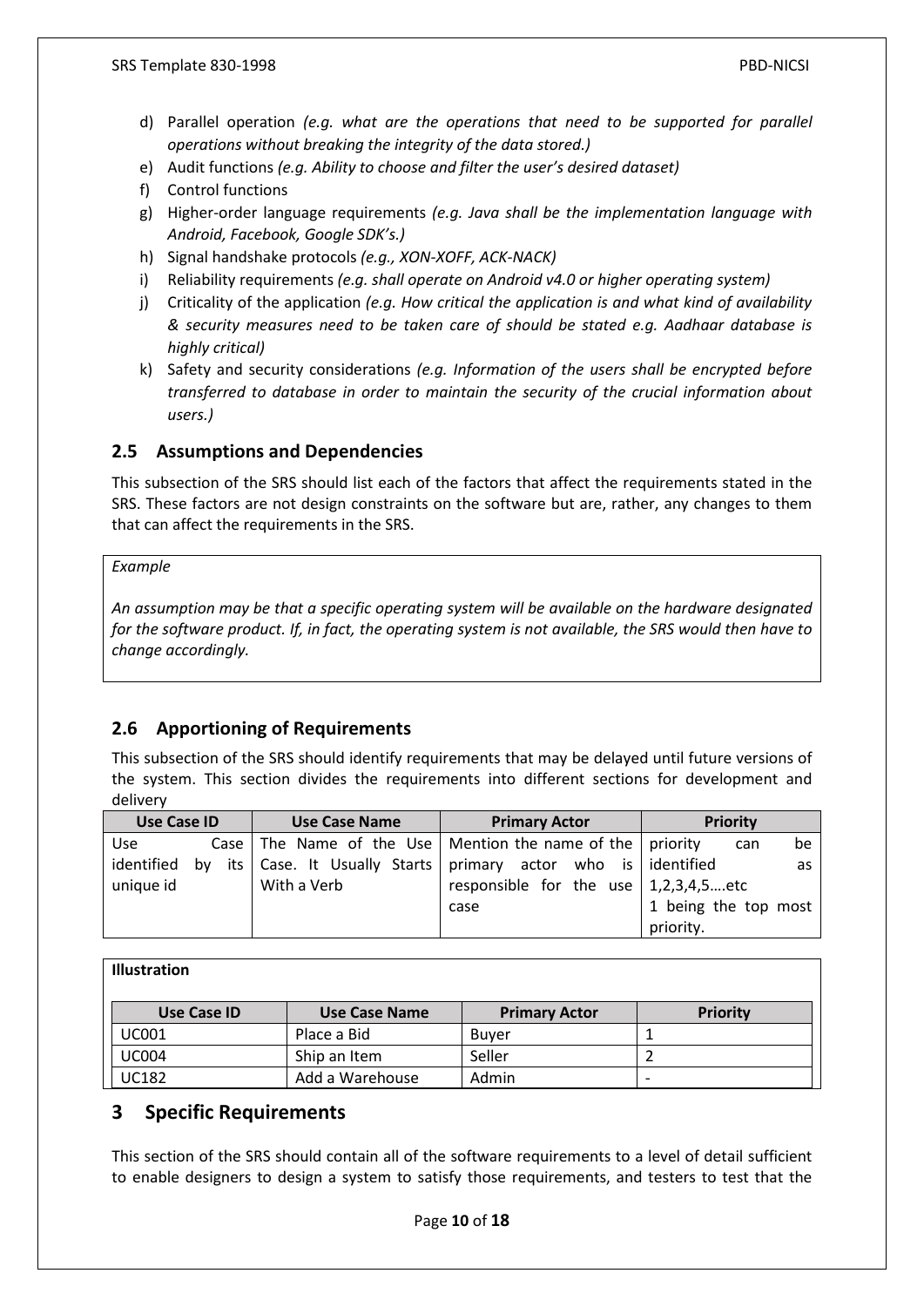system satisfies those requirements. Throughout this section, every stated requirement should be externally perceivable by users, operators, or other external systems. These requirements should include at a minimum, a description of every input (stimulus) into the system, every output (response) from the system, and all functions performed by the system in response to an input or in support of an output. As this is often the largest and most important part of the SRS, the following principles apply:

- a) Specific requirements should be stated in conformance with all the characteristics given below:
	- a. Correct
	- b. Unambiguous
	- c. Complete
	- d. Consistent
	- e. Ranked for importance and/or stability
	- f. Verifiable
	- g. Modifiable
	- h. Traceable
- b) Specific requirements should be cross-referenced to earlier documents that relate.
- c) All requirements should be uniquely identifiable.
- d) Careful attention should be given to organizing the requirements to maximize readability.

Before examining specific ways of organizing the requirements it is helpful to understand the various items that comprise requirements as described in Section 3.1 through Section 3.7

### <span id="page-11-0"></span>**3.1 External interfaces Requirements**

This should be a detailed description of all inputs into and outputs from the software system. It should complement the interface descriptions in Section 2 and should not repeat information there.

This subsection should also describe how the software operates inside various constraints. For example, these constraints could include

- a) User interface requirements (section 3.1.1.)
- b) Hardware interface requirements (section 3.1.2)
- c) Software interface requirements (section 3.1.3)
- d) Communications interface requirements (section 3.1.4)

### <span id="page-11-1"></span>*3.1.1 User Interface requirements*

This should specify the following:

- c) The logical characteristics of each interface between the software product and its users. This includes those configuration characteristics *(e.g., required screen formats, page or window layouts, content of any reports or menus, or availability of programmable function keys)* necessary to accomplish the software requirements.
- d) All the aspects of optimizing the interface with the person who must use the system. This may simply comprise a list of do's and don'ts on how the system will appear to the user. Note: special interface requirements may be addressed in this section *(e.g. Special Screen Reader facility for users with visual disability)*

#### <span id="page-11-2"></span>*3.1.2 Hardware Interface requirements*

This should specify the logical characteristics of each interface between the software product and the hardware components of the system. This includes configuration characteristics *(e.g. number of ports, instruction sets, etc.)*. It also covers such matters as what devices are to be supported, how they are to be supported, and protocols. This section is for detailing the actual hardware devices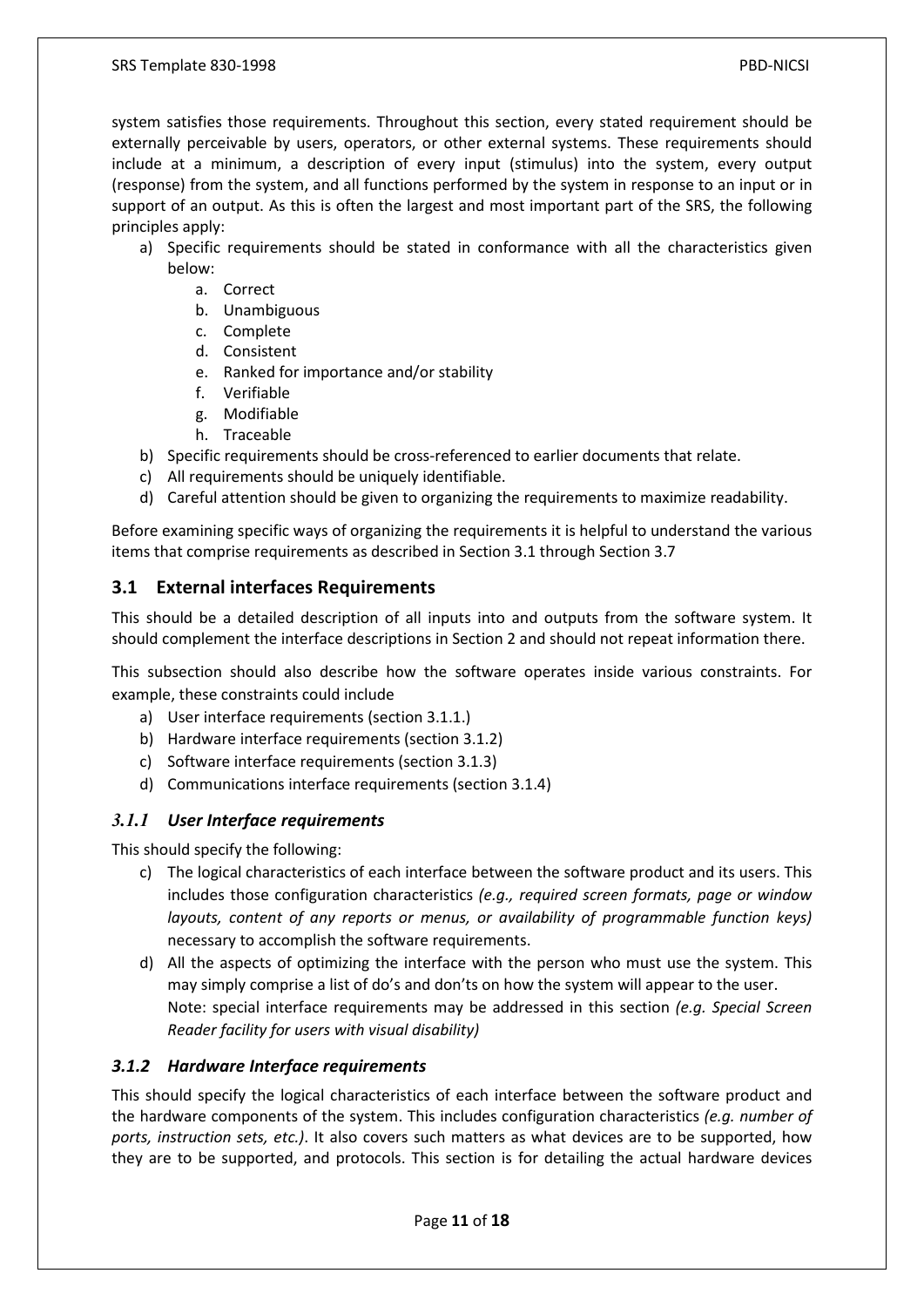your application will interact with and control. *(For instance, if you are controlling a hardware device, what is the interface to that device?)*

### <span id="page-12-0"></span>*3.1.3 Software Interface requirements*

This should specify the use of other required software products *(e.g., a data management system, an operating system, or a mathematical package)*, and interfaces with other application systems *(e.g., the linkage between an accounts receivable system and a general ledger system)*. For each required software product, the following should be provided:

- e) Name (Software interface used identified by its name)
- f) Specification number (Software id Specification)
- g) Version number (version of the software interface used)
- h) Source (source from where we can get the same)

For each interface, the following should be provided:

- c) Discussion of the purpose of the interfacing software as related to this software product.
- d) Definition of the interface in terms of message content and format. It is not necessary to detail any well-documented interface, but a reference to the document defining the interface is required.

Note: This subsection can be skipped if the interaction with other application is not required.

#### <span id="page-12-1"></span>*3.1.4 Communications Interface requirements*

This should specify the various interfaces to communications. *(e.g., Local network protocols, HTTP, TCP, etc.)*

Note: if you happen to use web services to your application then do not list it here.

### <span id="page-12-2"></span>**3.2 Functional Requirement**

Functional requirements should define the fundamental actions that must take place in the software in accepting and processing the inputs and generating the outputs.

Requirements can be static or dynamic as per the user operations, and organized on the basis of use cases. It can also be mentioned in use cases narratives based on the product functions in sec. 2.2

#### <span id="page-12-3"></span>*3.2.1 Use Case Description*

#### **Use Case Specification Template.**

| Use Case ID                 | Use Case identified by its unique id                                                                                                            |                    |                      |  |
|-----------------------------|-------------------------------------------------------------------------------------------------------------------------------------------------|--------------------|----------------------|--|
| Use Case Name               | The Name of the Use Case. It Usually Starts with a Verb.                                                                                        |                    |                      |  |
| <b>Created By</b>           | Initial Author Name<br><b>Last Updated By:</b><br>Updated By                                                                                    |                    |                      |  |
| <b>Date Created</b>         | <b>Creation Date</b>                                                                                                                            | Date Last Updated: | <b>Updating Date</b> |  |
| <b>Use Case Description</b> | This section describes the use case in a few sentences that summarizes<br>the interaction between the actor and the system.                     |                    |                      |  |
| <b>Actors</b>               | Primary: The actor which initiates the use case.<br>Secondary: Other actors the system relies on to accomplish the services<br>of the use case. |                    |                      |  |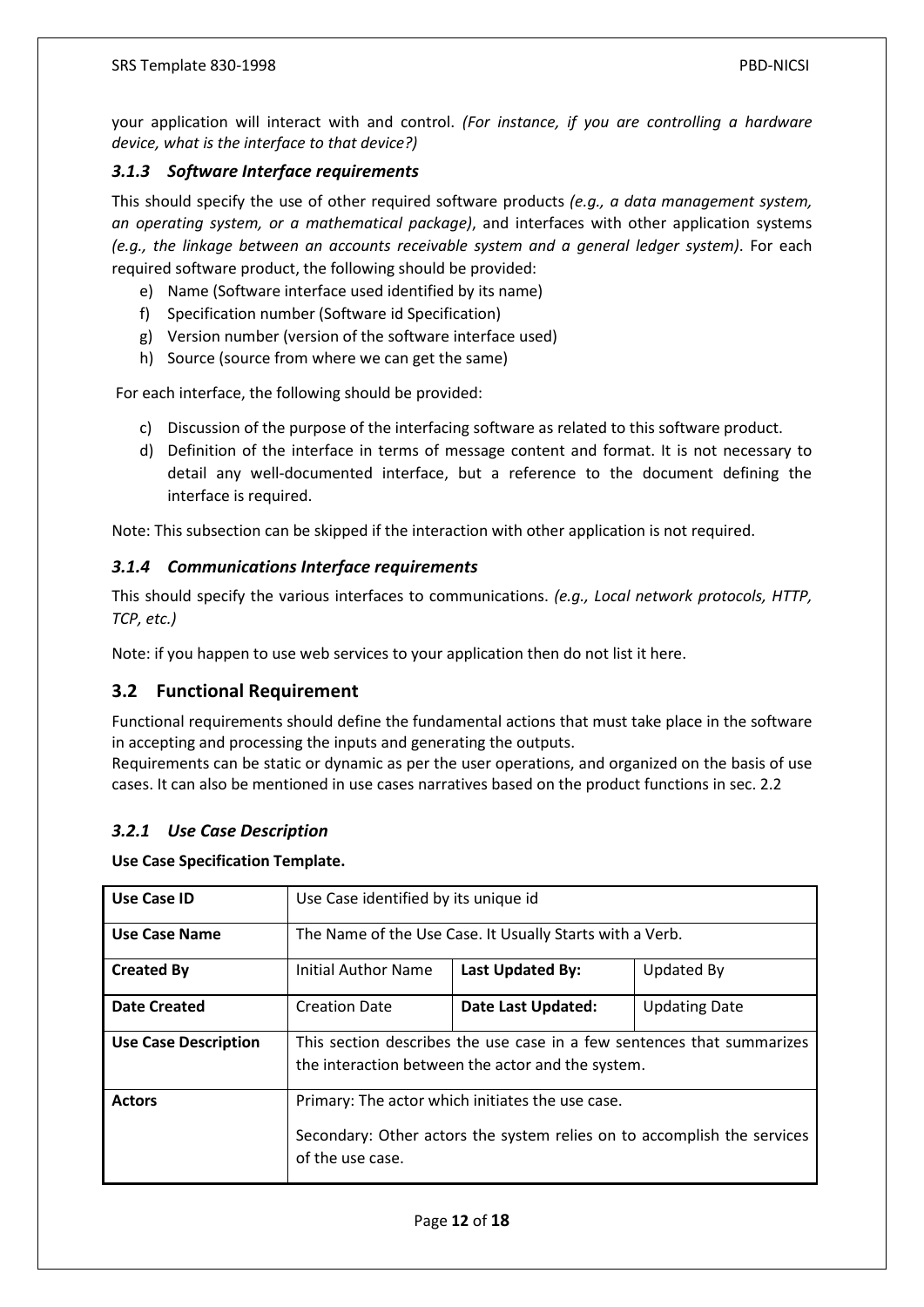| <b>Triggers</b>                             | Any Stimuli or action by the actor that initiates the use case. A use case                                                                                                                                                                                      |
|---------------------------------------------|-----------------------------------------------------------------------------------------------------------------------------------------------------------------------------------------------------------------------------------------------------------------|
|                                             | may be triggered by one or more than one actor.                                                                                                                                                                                                                 |
| <b>Preconditions</b>                        | What Should be true before the use case is initiated.                                                                                                                                                                                                           |
| <b>Basic Flow</b>                           | This section gives a textual description of a use case's sequence of actions<br>that has been identified as part of the normal flow. Generally, simple<br>deviations will be defined "inline" within the normal flow itself.                                    |
|                                             | <b>Steps(Numbered)</b>                                                                                                                                                                                                                                          |
|                                             | <b>Flow of Events</b>                                                                                                                                                                                                                                           |
|                                             | Step 1                                                                                                                                                                                                                                                          |
|                                             | Step 2                                                                                                                                                                                                                                                          |
|                                             | Step n                                                                                                                                                                                                                                                          |
| <b>Alternative Flow</b>                     | If there are major deviations from the normal flow of events, then they<br>are described here as alternate flows.                                                                                                                                               |
|                                             | RFS - A Reference flow step number where flow branches from.                                                                                                                                                                                                    |
|                                             | Steps(Numbered)                                                                                                                                                                                                                                                 |
|                                             | <b>Flow of Events</b>                                                                                                                                                                                                                                           |
|                                             | Step 1                                                                                                                                                                                                                                                          |
|                                             | Step 2                                                                                                                                                                                                                                                          |
|                                             | Step n                                                                                                                                                                                                                                                          |
| <b>Post-condition</b>                       | This is a description of the state of the system after the successful<br>completion of the use case                                                                                                                                                             |
| <b>Business</b><br><b>Rules/Validations</b> | Any Business rules that need to be incorporated as part of the use case at<br>the time of implementation.                                                                                                                                                       |
| <b>Exceptions</b>                           | This section Describes all error conditions that can arise in the use case.<br>Only exceptions that are unique to the use case are detailed here.                                                                                                               |
| <b>Relationships</b>                        | This section defines the relationships that the use case has with other use<br>cases. The relationships have been defined in terms of three types:                                                                                                              |
|                                             | <b>Extends-This relationship means that the use case that is being described</b><br>extends the functionality of the use cases that are listed under this<br>heading. Invariably, the extended functionality is optional and the user<br>may or may not use it. |
|                                             | Is Extended By- Under this heading are listed the use cases that extend<br>the functionality of this use case, implying that these use cases may be<br>optionally executed while executing the current use case.                                                |
|                                             | Uses- This relationship means that the use case being described always                                                                                                                                                                                          |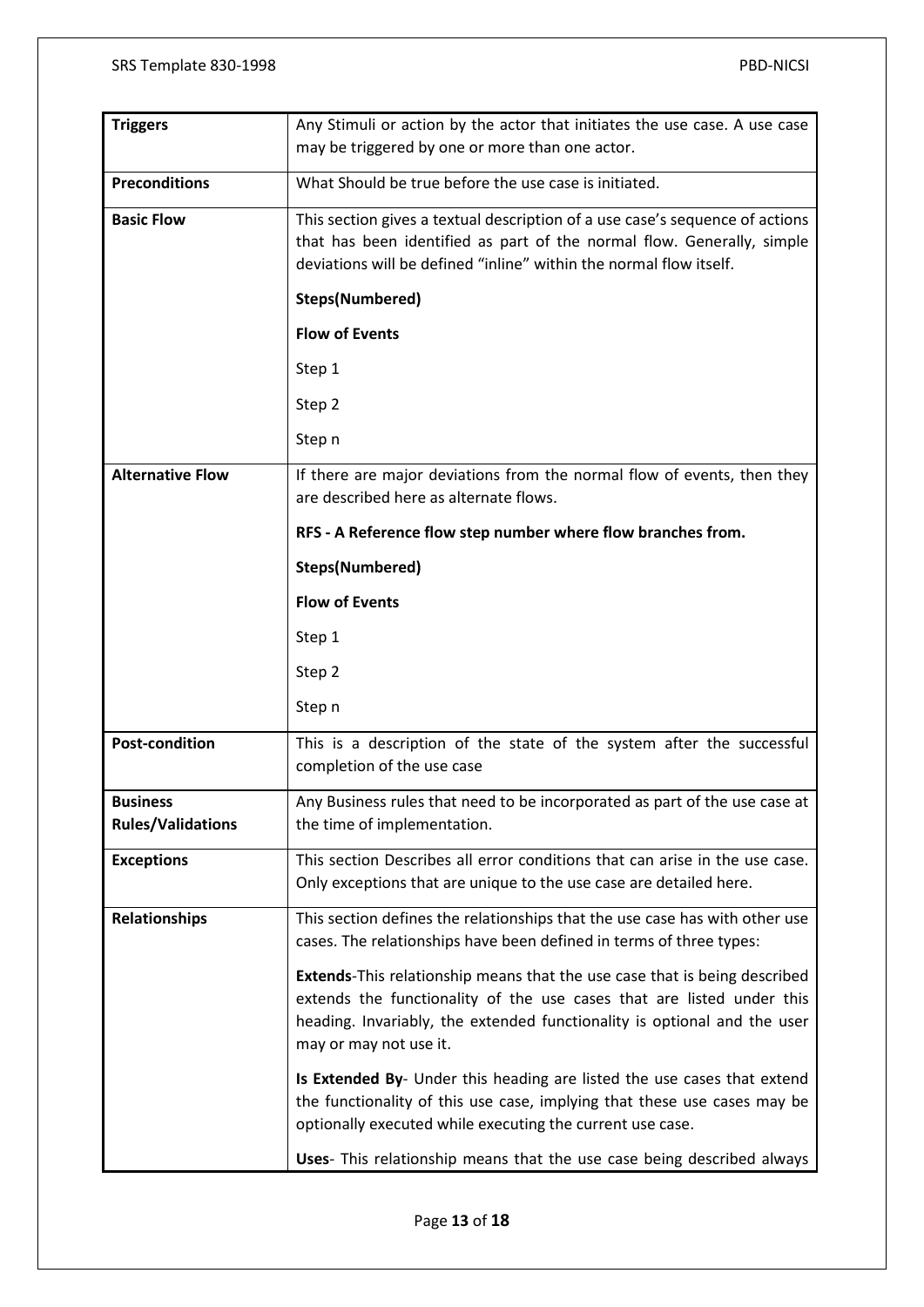|                            | uses the use case listed under this heading to complete its functionality.                                                                                                                                                                               |
|----------------------------|----------------------------------------------------------------------------------------------------------------------------------------------------------------------------------------------------------------------------------------------------------|
| <b>Special Requirement</b> | Any special hardware or software requirement for use case initiation.                                                                                                                                                                                    |
| <b>Assumptions</b>         | Any assumptions that are made about the environment such as<br>hardware, software, network connectivity, user capabilities, etc. in which<br>the software is expected to operate and which are necessary for the<br>successful execution of the use case |

### <span id="page-14-0"></span>**3.3 Performance Requirements**

This subsection should specify both the static and the dynamic numerical requirements placed on the software or on human interaction with the software as a whole. Static numerical requirements may include the following:

- a) The number of terminals to be supported
- b) The number of simultaneous users to be supported
- c) Amount and type of information to be handled

Static numerical requirements are sometimes identified under a separate section entitled Capacity

Dynamic numerical requirements may include, for example, the numbers of transactions and tasks and the amount of data to be processed within certain time periods for both normal and peak workload conditions.

Note: All of these requirements should be stated in measurable terms.

*Example*

*95% of the transactions shall be processed in less than 1 s.*

*rather than,*

*An operator shall not have to wait for the transaction to complete.*

NOTE: Numerical limits applied to one specific function are normally specified as part of the processing subparagraph description of that function.

#### <span id="page-14-1"></span>**3.4 Logical Database Requirements**

This should specify the logical requirements for any information that is to be placed into a database. This may include the following:

- a) Types of information used by various functions *(e.g. integer, varchar. etc.)*
- b) Frequency of use *(e.g. Stored information is used how many time- for posts, messages, check-in information etc.)*
- c) Accessing capabilities
- d) Data entities and their relationships*(e.g. ER Diagram given below shows the relationship)*
- e) Integrity constraints: Integrity constraints ensure that the data insertion, updating, and other processes have to be performed in such a way that data integrity is not affected, so should the diagram represent
- f) Data Retention Requirement: Describe the length of time the data must be retained *(e.g. Information about an application for naturalization shall be retained in immediately accessible form for 3 years after receipt of the application.)*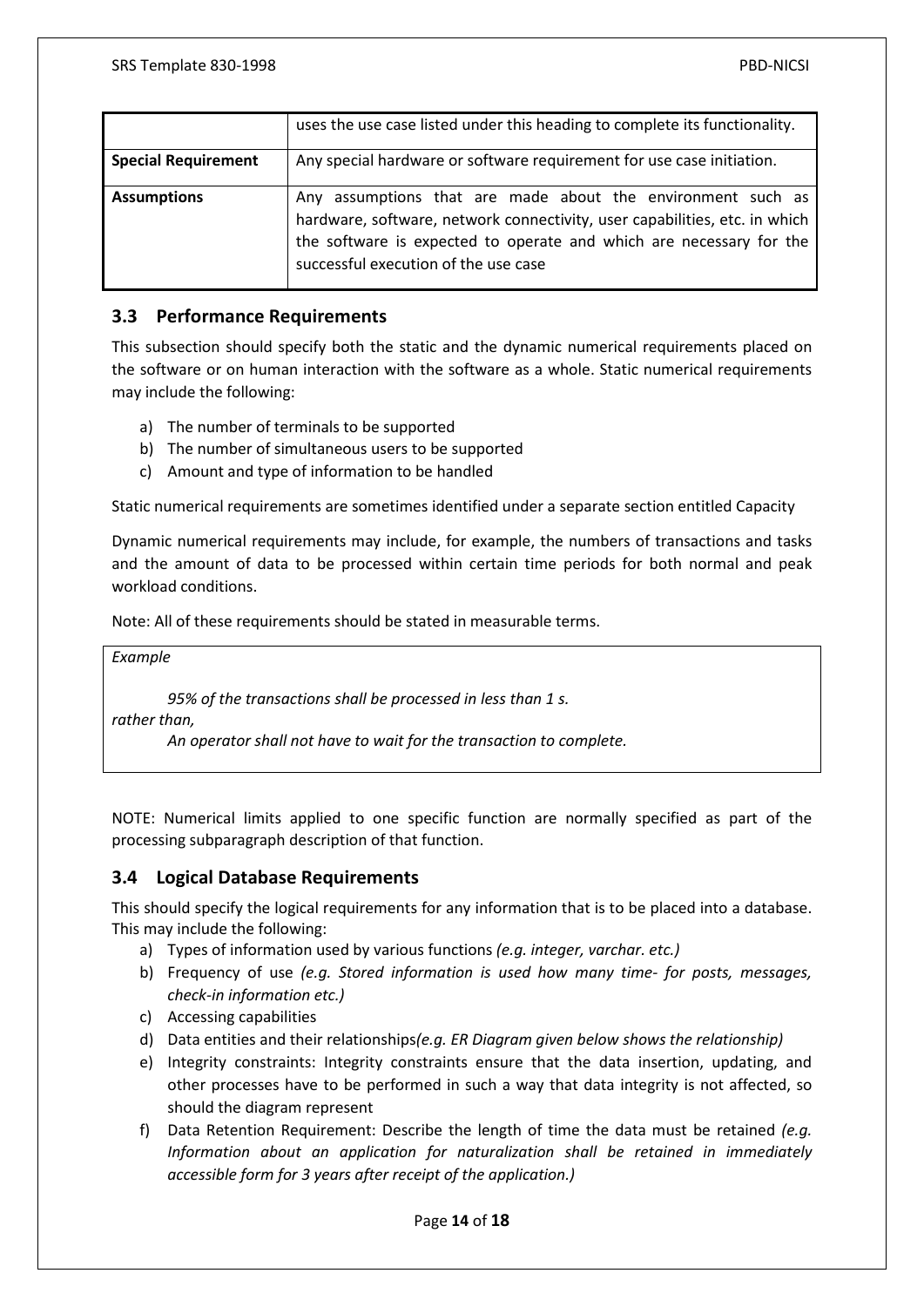

### <span id="page-15-0"></span>**3.5 Design Constraints**

This should specify design constraints that can be imposed by other standards, hardware limitations, etc.

### <span id="page-15-1"></span>*3.5.1 Standards Compliance*

This subsection should specify the requirements derived from existing standards or regulations. They may include the following

- a) Report format
- b) Data naming convention
- c) Accounting procedures
- d) Audit tracing

#### *Example*

*This could specify the requirement for software to trace processing activity. Such traces are needed for some applications to meet minimum regulatory or financial standards. An audit trace requirement may, for example, state that all changes to a payroll database must be recorded in a trace file with before and after values.*

#### <span id="page-15-2"></span>**3.6 Software System Attributes**

There are a number of attributes of software that can serve as requirements. It is important that required attributes be specified so that their achievement can be objectively verified. Sub-clauses 3.6.1 through 3.6.5 provide a partial list of examples.

### <span id="page-15-3"></span>*3.6.1 Reliability*

This should specify the factors required to establish the required reliability of the software system at time of delivery

*Example*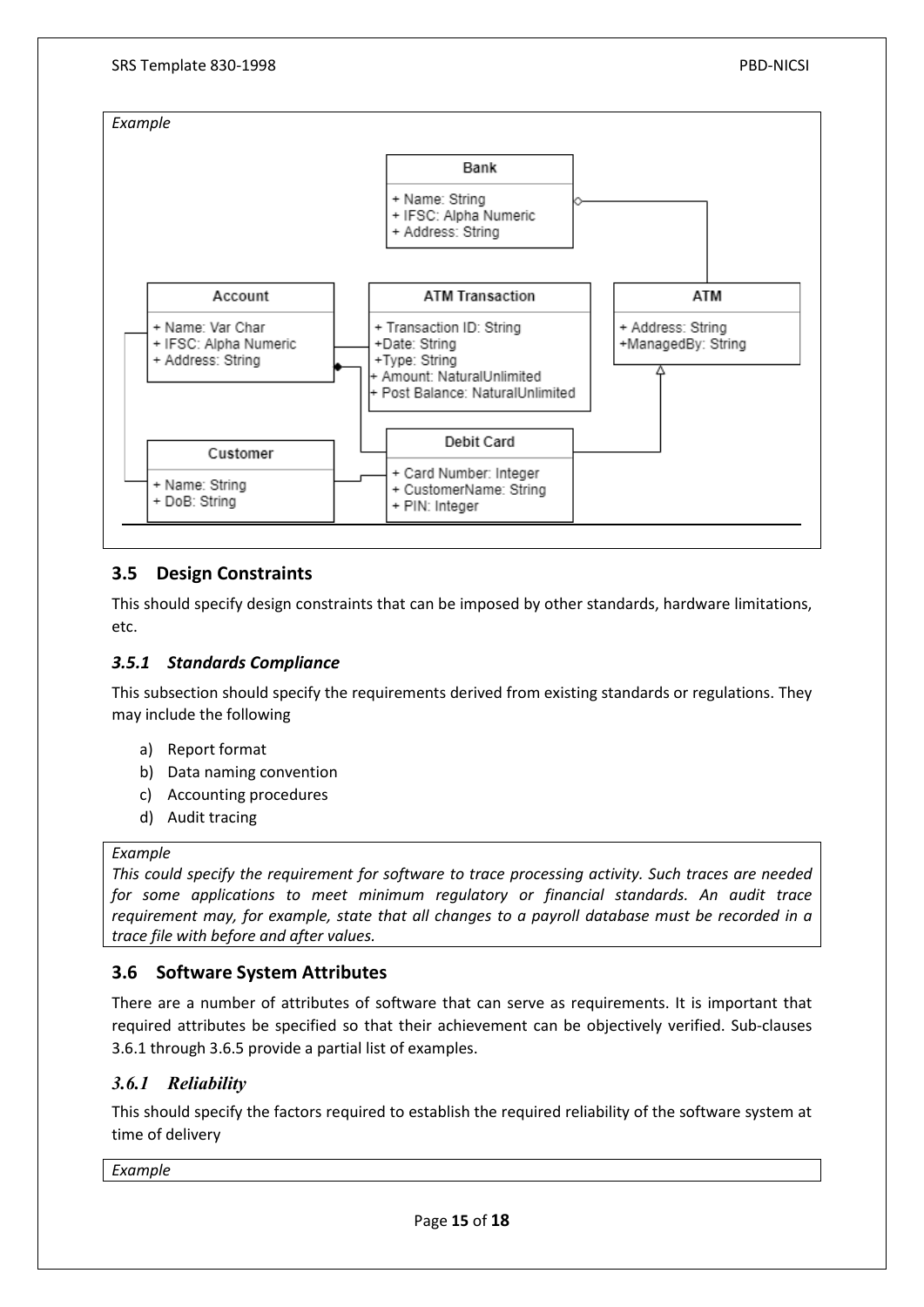- *This system should keep the database information consistently.*
- *The application part of the system should never fail. In the database side, failures should be minimal and there should be crash recovery systems in order not to lose information in a potential database failure.*
- *System should display informative messages when its components don't work properly.*

### <span id="page-16-0"></span>*3.6.2 Availability*

This should specify the factors required to guarantee a defined availability level for the entire system such as checkpoint, recovery, and restart*.*

#### *Example*

- *System should be available for 7 days and 24 hours.*
- *In the application side, system should be tested against probable failures before publishing the first version or updated versions of application. Published version should be error free*
- *In database side, in case of a failure, system should recover any information for user and system.*

### <span id="page-16-1"></span>*3.6.3 Security*

This should specify the factors that protect the software from accidental or malicious access, use, modification, destruction, or disclosure. Specific requirements in this area could include the need to

- a) Utilize certain crypto-graphical techniques
- b) Keep specific log or history data sets
- c) Assign certain functions to different modules
- d) Restrict communications between some areas of the program
- e) Check data integrity for critical variables

#### *Example*

- *The system must not request unnecessary permissions from the user in order to prevent unwanted attacks.*
- *Stored data of the application should not be reached by other applications that are installed in the user's mobile device.*
- *Stored data in the mobile device and sent data via internet should be encrypted. Sent and received data should be transferred via HTTPS connection. And also authenticated and encrypted socket-level communication should be implemented.*

#### <span id="page-16-2"></span>*3.6.4 Maintainability*

This should specify attributes of software that relate to the ease of maintenance of the software itself. There may be some requirement for certain modularity, interfaces, complexity, etc. Requirements should not be placed here just because they are thought to be good design practices.

### *Example*

- *A SVN software should be used in development phase in order to reduce complexity, make the system traceable and recover the code from an unwanted crash while more than one developer are dealing with the code.*
- *Design elements should be documented well.*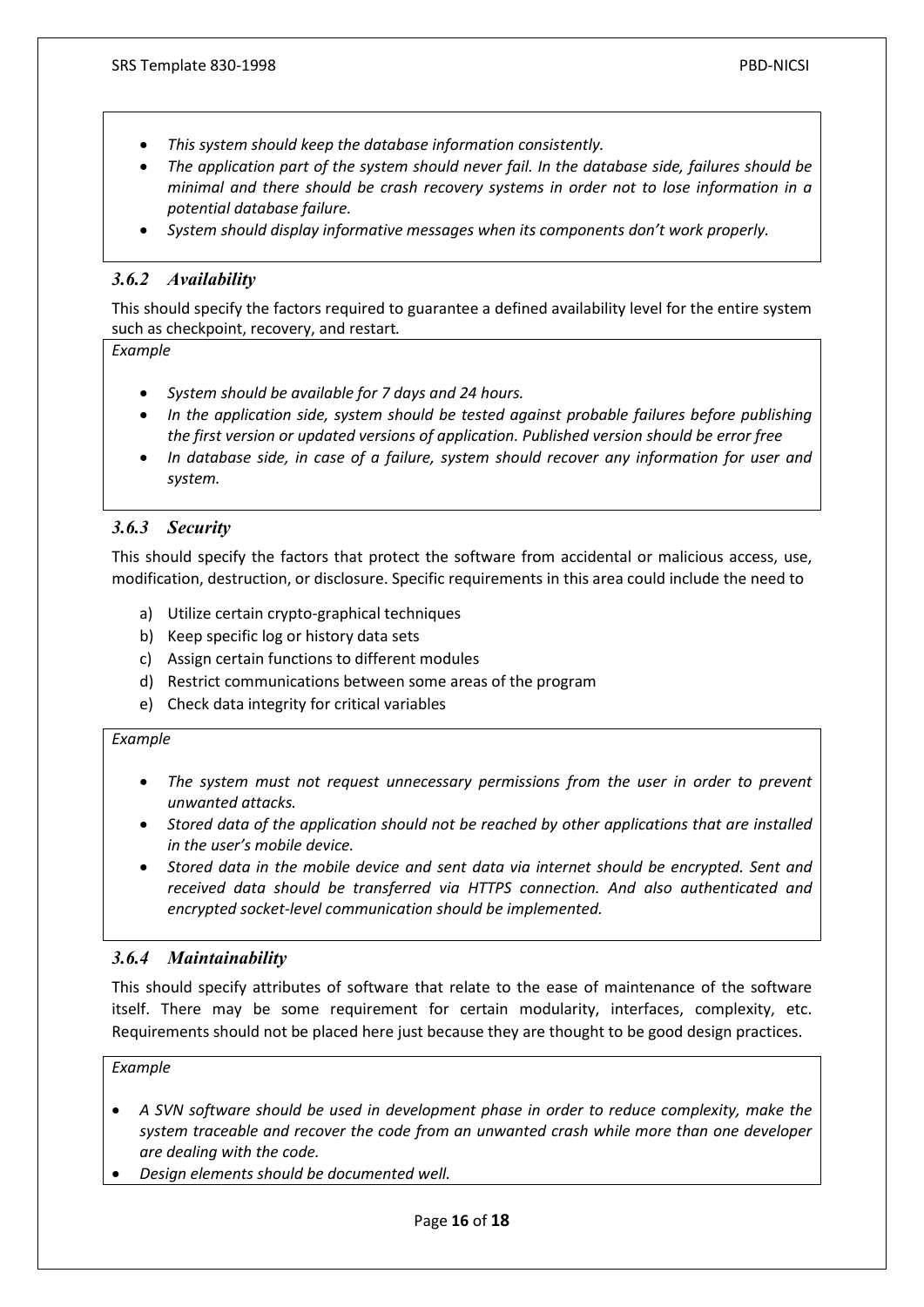- *Since programming language is object-oriented, program tasks are independent of each other and therefore easier to maintain.*
- *All parts of the code should be easy to read.*

### <span id="page-17-0"></span>*3.6.5 Portability*

This should specify attributes of software that relate to the ease of porting the software to other host machines and/or operating systems. This may include the following:

- a) Percentage of components with host-dependent code
- b) Percentage of code that is host dependent
- c) Use of a proven portable language
- d) Use of a particular compiler or language subset
- e) Use of a particular operating system

#### *Example*

- *Since the program is for Android devices, all of the Android devices which meet the requirements explained in 2nd section of this document can operate the application.*
- *Application won't work on any OS except Android.*
- *%100 percent of the program depends on host. In order to change the host, all the components of database should be transferred.*

### <span id="page-17-1"></span>**3.7 Business Rules**

In this section list all the operating principles about the product, such as which individuals or roles can perform which functions under specific circumstances. These are not functional requirements in themselves, but they may imply certain functional requirements to enforce the rules.

#### *Example*

*In an Hospital Management system*

- *A Patient can stay in one or many Rooms during a stay in the Hospital.*
- *Each Patient Bill can have one or many Bill Items.*

### <span id="page-17-2"></span>**4 Appendix A: Index**

This section includes list of words or phrases ('headings') and associated pointers ('locators') where useful material relating to that heading can be found in a document.

### <span id="page-17-3"></span>**5 Appendix B: Analysis Models**

This section can be used optionally, it include any pertinent analysis models, such as data flow diagrams, class diagrams, state-transition diagrams, or entity-relationship diagrams.

## <span id="page-17-4"></span>**6 Appendix D: To Be Determined List**

Collect a numbered list of the TBD (to be determined) references that remain in the SRS so they can be tracked to closure.